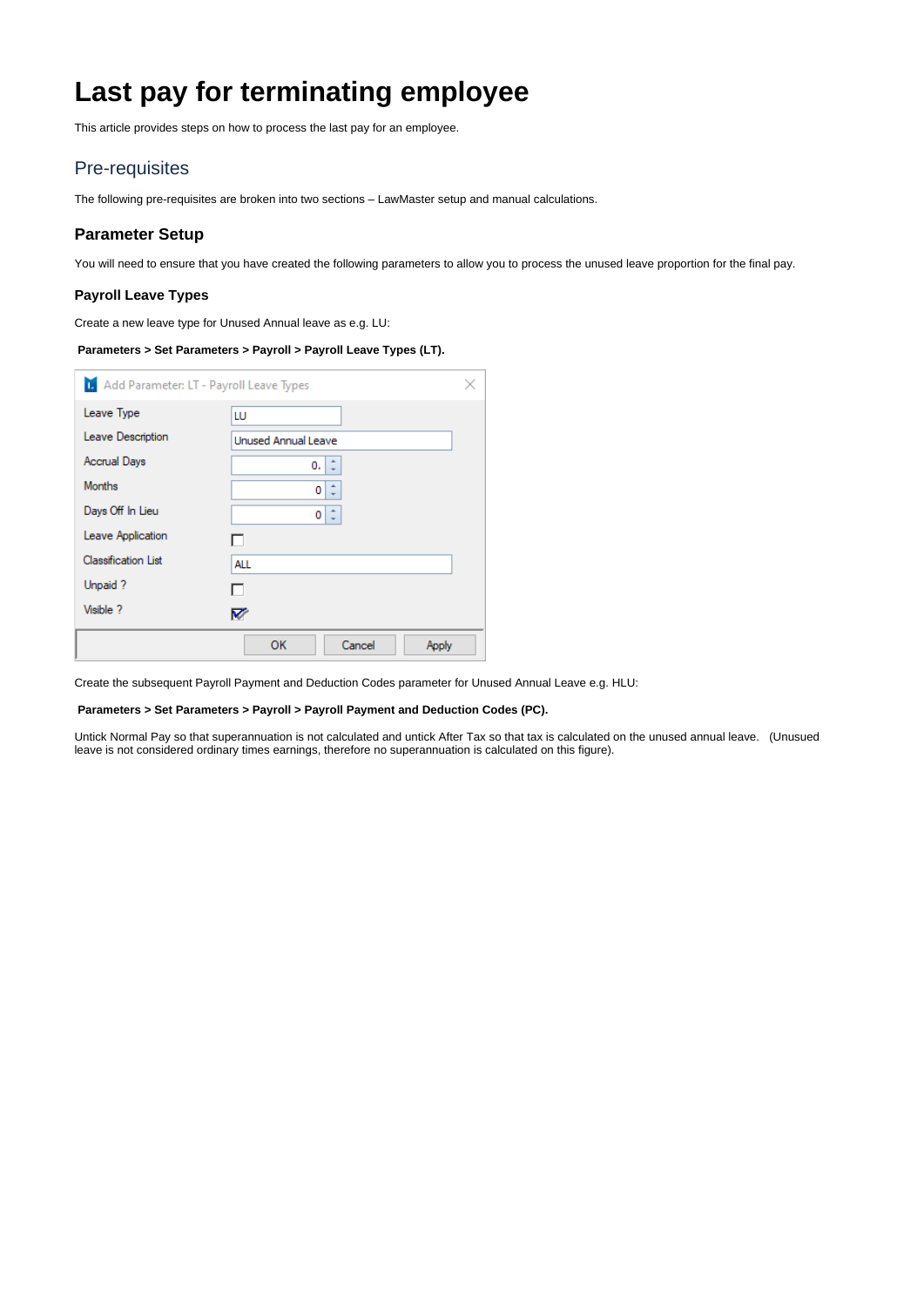## **D** Payroll Processing Options

| Payroll Code   HLU       |                                   |                          |        |
|--------------------------|-----------------------------------|--------------------------|--------|
|                          | Description   UNUSED ANNUAL LEAVE |                          |        |
| Normal Pay?              |                                   |                          |        |
| Scale Factor             | $0 \mid z$                        |                          |        |
| Flat Rate/Amount         | $\hat{\mathbb{I}}$<br>0           |                          |        |
| After Tax? [             |                                   |                          |        |
| Exclude from EGS         |                                   |                          |        |
| Exclude on PAYG a        |                                   |                          |        |
| Payee Id                 | $\cdots$                          |                          |        |
| <b>Deduction Code</b>    |                                   | $\overline{\phantom{a}}$ |        |
| Super Fund Manager       | $\cdots$                          |                          |        |
| Visible? $\triangledown$ |                                   |                          |        |
|                          |                                   |                          |        |
|                          |                                   |                          |        |
|                          |                                   |                          |        |
|                          |                                   | OK                       | Cancel |

## **Manual Calculations**

#### **Additional Annual Leave to Last Day of Employment:**

You will need to ensure that you have calculated annual leave to the last day of employment.

To work out how many annual leave hours are accrued per week:

| Item | <b>Description</b>                                | Result |
|------|---------------------------------------------------|--------|
| A    | Hours per day e.g. 7.5, 7.6 or 8                  | 7.6    |
| в    | Hours per week e.g. 37.5, 38 or 40 (A * 5 days)   | 38     |
| C    | Leave hours per year (20 days * A)                | 152    |
| D    | Hours accrued per hour (C / 52 / B)               | 0.0769 |
|      | i.e. 38-hour week you accrue 2.92 hours $(D * B)$ |        |

**Example**: Total additional hours to accrue for unused annual leave to finish date where you need to accrue for an additional 45.6 hours for the fortnight (6 days \* 7.6 hours per day).

Total hours to accrue will be 45.6 hours  $x$  0.0769 = 3.51 hours.

Once you have calculated the additional leave, you will need to add this to any other unused annual leave for that employee on their timesheet when processing the pays (Annual leave accrued shows as a negative amount in LawMaster).

#### **Tax on Unused Annual Leave**

On the new Unused Annual Leave code created, the Normal field is unticked, this means that tax will be calculated at a higher rate in LawMaster. You will need to speak with your Accountant to calculate the tax correctly on the final pay. Also refer to the below link:

<https://www.ato.gov.au/Rates/Schedule-7---Tax-table-for-unused-leave-payments-on-termination-of-employment/>

# Payroll Processing

If the final pay is part of normal payroll processing, generate the pays as you normally would and make any changes as necessary to other employees, otherwise you can manually add a timesheet entry for the leaving employee.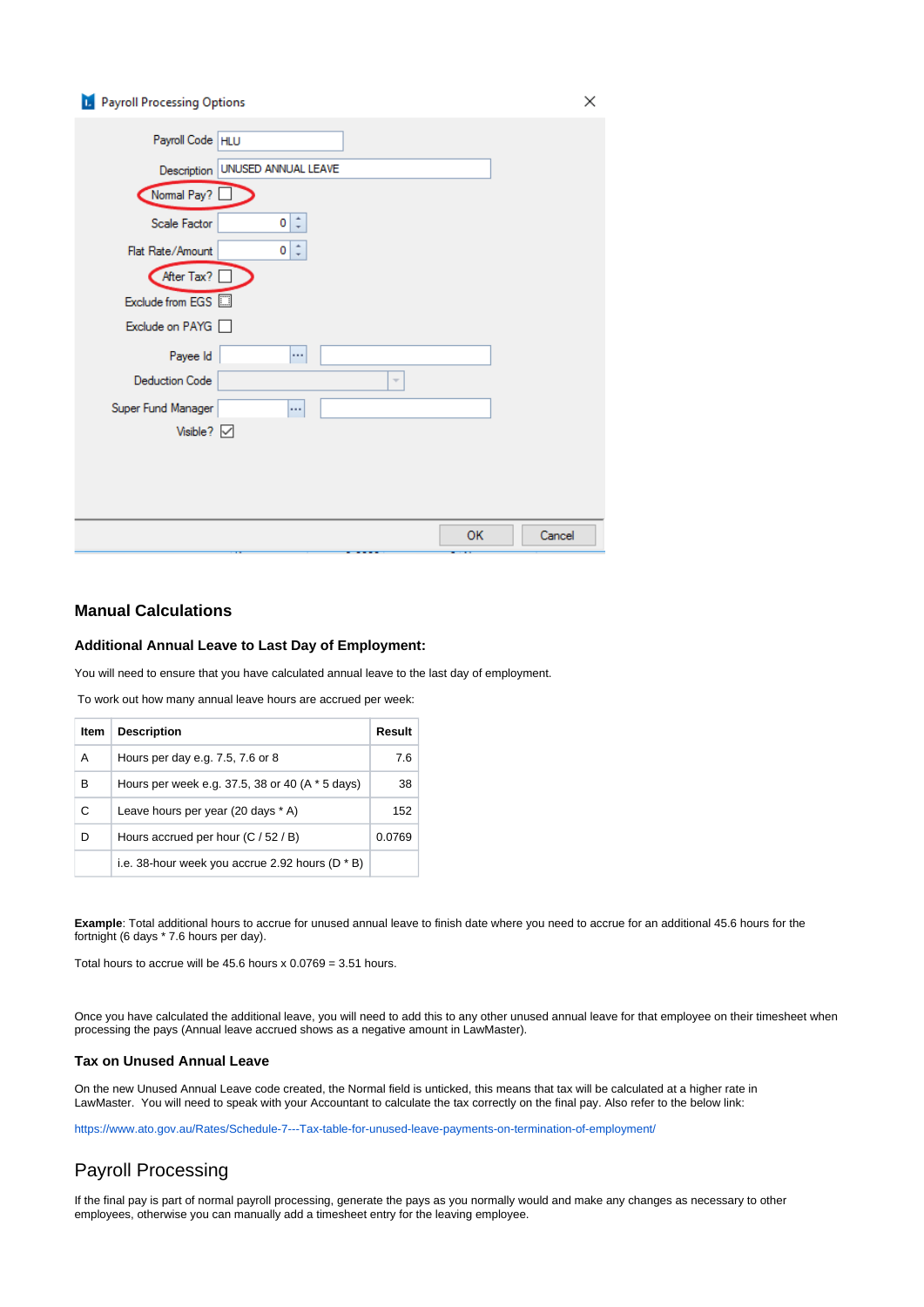Payroll and Personnel > Payroll Processing > Input and Review Timesheets. Select Bank > right click > Add Timesheet Entry.

Add any ordinary hours that you are paying, Add Another Pay Item for Unused Annual Leave. This will include what leave was already unused and the additional accrued leave calculated above.

| п.                  | Timesheet - Pay item input                    |                                                                      | ×    |
|---------------------|-----------------------------------------------|----------------------------------------------------------------------|------|
|                     | <b>Bank: 11</b>                               | Pay No: 1044<br><b>Bank</b>                                          |      |
|                     | <b>SMART</b><br>Timesheet: Add Pay Item<br>п. | ×                                                                    |      |
|                     | Bank No:                                      | 11<br>Bank                                                           |      |
|                     | Pay No:                                       | 1044                                                                 |      |
| Ov                  | <b>GL Account:</b>                            | 1112025<br><b>Staff Salaries</b><br>$\cdots$                         |      |
| Drag                | Pay Code:                                     | <b>HLU</b><br>UNUSED ANNUAL LEAVE<br>                                |      |
|                     | Rate:                                         | $\hat{z}$<br>\$44.03                                                 |      |
| Bá                  | Units:                                        | 125.30                                                               | Rate |
| 1 <sup>7</sup><br>٠ | Gross Amount:                                 | \$5,516.50                                                           |      |
|                     | Date From:                                    | Date To: 09/09/2020<br>09/09/2020<br>۰<br>$\overline{\mathbf{v}}$    |      |
|                     | Remarks:                                      | Unused Leave on Resignation                                          |      |
|                     |                                               | <b>OK</b><br>Cancel<br>Apply                                         |      |
| ∢                   | TIT                                           |                                                                      |      |
|                     |                                               |                                                                      |      |
| Pay                 | Allowances<br><b>Deductions</b>               | Matter Costing                                                       |      |
|                     | Add Pay                                       | Add Allowance<br>OK<br><b>Add Deduction</b><br>Delete Item<br>Cancel |      |

Note: You will need to select **Modify Header** to override the tax amount that was calculated manually. Include all tax to be deducted for this pay run including tax on any ordinary hours paid.

| Timesheet - Pay item input<br>п. |                                                      |                      |                   |               | ×    |  |  |  |  |  |  |
|----------------------------------|------------------------------------------------------|----------------------|-------------------|---------------|------|--|--|--|--|--|--|
| <b>Bank: 11</b><br>Employee:     | <b>Bank</b><br>1KMT<br><b>Kate Thomas</b>            |                      |                   | Pay No: 1044  |      |  |  |  |  |  |  |
| Branch/Dept:                     |                                                      |                      |                   |               |      |  |  |  |  |  |  |
| Date:                            | 30/06/2020                                           |                      |                   |               |      |  |  |  |  |  |  |
|                                  | Pay Method: Bank Deposit<br>Weeks: 2<br>Cheque No: 0 |                      |                   |               |      |  |  |  |  |  |  |
| Override Tax?                    |                                                      | Tax: \$0.00          |                   | Modify Header |      |  |  |  |  |  |  |
|                                  | Drag a column header here to group by that column    |                      |                   |               |      |  |  |  |  |  |  |
| <b>Bank No</b>                   | Pay No                                               | Pay Code             | <b>GL Account</b> | <b>Units</b>  | Rate |  |  |  |  |  |  |
| 11<br>٠                          | 1044 HO                                              |                      | 1112025           | 45.60         |      |  |  |  |  |  |  |
| 11                               |                                                      | 1044 HLU             | 1112025           | 125.30        |      |  |  |  |  |  |  |
|                                  |                                                      |                      |                   |               |      |  |  |  |  |  |  |
|                                  |                                                      |                      |                   | 170.90        |      |  |  |  |  |  |  |
| ∢                                | III                                                  |                      |                   |               |      |  |  |  |  |  |  |
| Allowances<br>Pay                | Deductions                                           | Matter Costing       |                   |               |      |  |  |  |  |  |  |
| Add Pay                          | <b>Add Allowance</b>                                 | <b>Add Deduction</b> | Delete Item       | OK<br>Cancel  |      |  |  |  |  |  |  |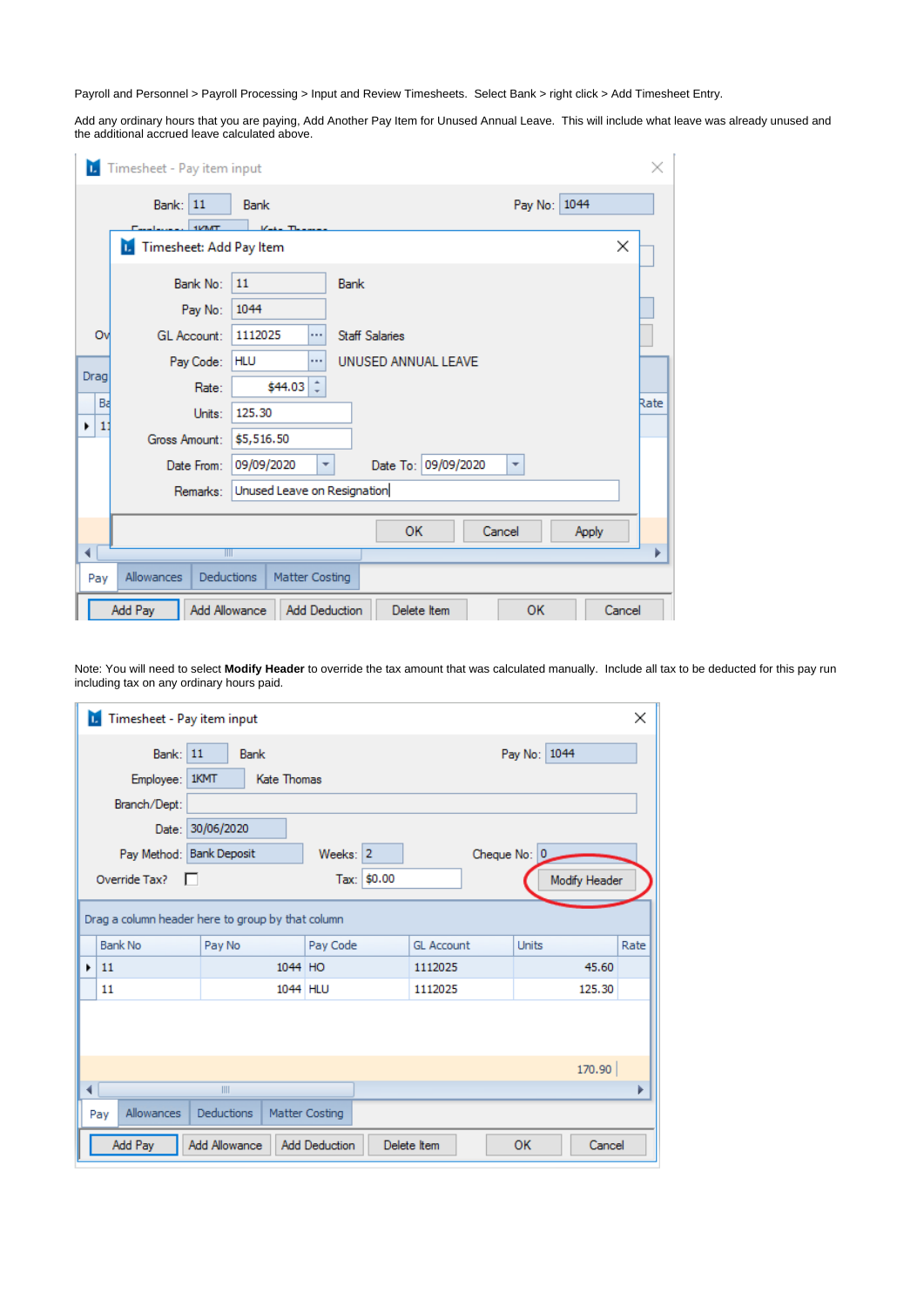|                 | <b>D.</b> Review Timesheet - Modify Header       |          |                 |              |              |        | × |
|-----------------|--------------------------------------------------|----------|-----------------|--------------|--------------|--------|---|
| <b>Bank: 11</b> |                                                  |          |                 |              | Pay No: 1044 |        |   |
| Employee:       | 1KMT                                             |          |                 |              |              |        |   |
| Branch/Dept:    |                                                  |          |                 |              |              |        |   |
| Date:           | 30/06/2020<br>$\overline{\phantom{a}}$           |          |                 |              |              |        |   |
| Pay Method:     | <b>Bank Deposit</b>                              | Weeks: 2 |                 | Cheque No: 0 |              |        |   |
| Override Tax?   | ☑                                                |          | Tax: \$2,000,00 |              |              |        |   |
|                 | Pay From: 22/06/2020<br>$\overline{\phantom{a}}$ |          | To: 30/06/2020  |              |              |        |   |
|                 |                                                  |          |                 |              |              |        |   |
|                 |                                                  |          |                 |              |              |        |   |
|                 |                                                  |          |                 |              | OK           | Cancel |   |

Process the balance of pays as per normal.

# Update Employee Record

Once you have audit the pays, and prior to printing pay advices, you will need to go back to the Employee's master payroll record to enter a leave journal to zero out any annual leave and sick leave. By doing this prior to issuing a pay slip the leave hours will show as zero.

To to the Employee's master payroll record > Leave Tab.

| <b>Employee: 1KMT Kurt Thomas</b> |                   |  |  |  |  |  |                     |  |
|-----------------------------------|-------------------|--|--|--|--|--|---------------------|--|
|                                   |                   |  |  |  |  |  |                     |  |
| Name                              |                   |  |  |  |  |  | Employee Photograph |  |
| First Names: Kurt                 |                   |  |  |  |  |  |                     |  |
|                                   | Last Name: Thomas |  |  |  |  |  |                     |  |

Right click > Add. Enter a leave transaction (journal) for Annual Leave (LA) and Personal Leave (LS) to zero out the hours. You will see that the annual leave has accrued to what you have paid out at unused annual leave.